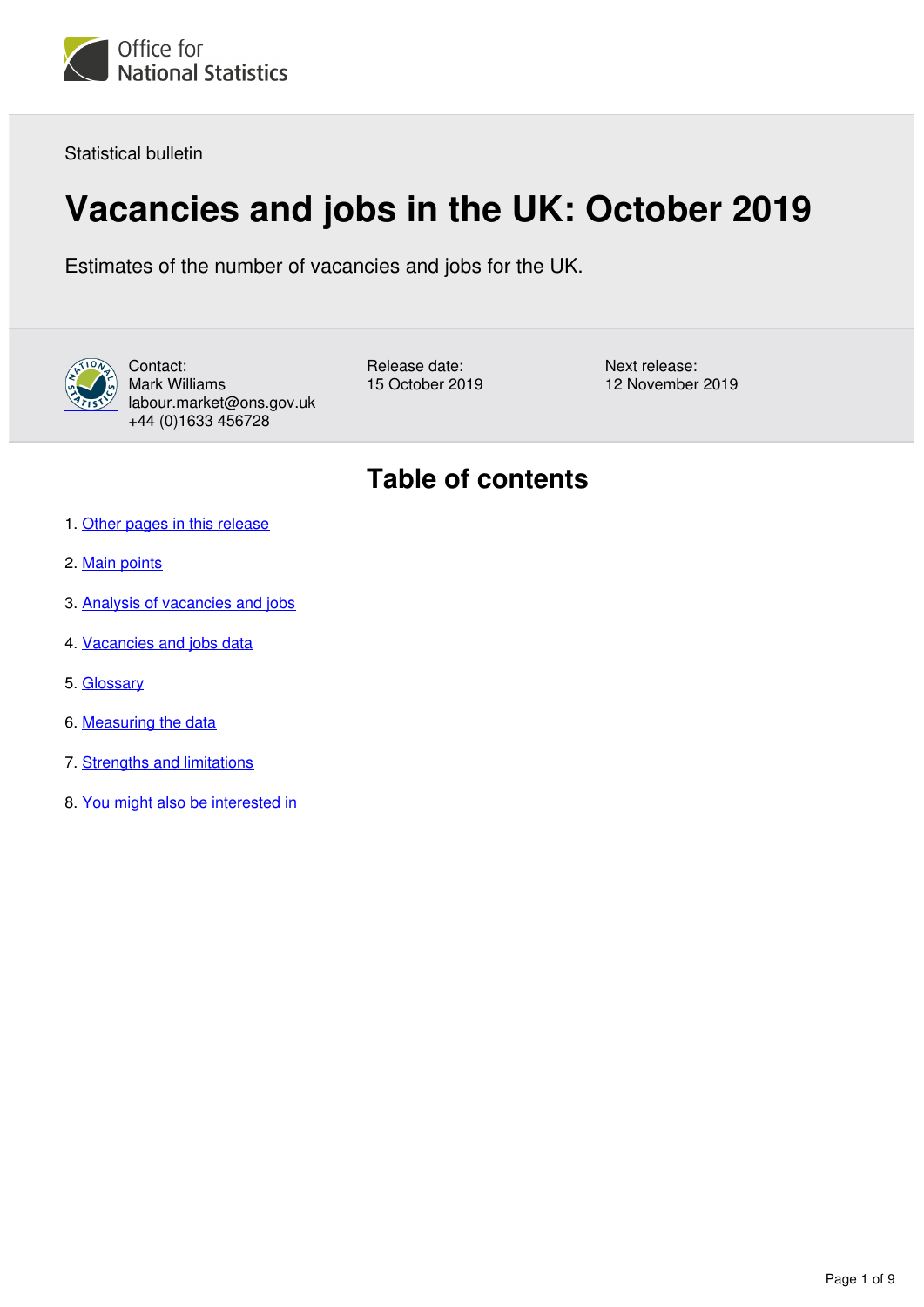## <span id="page-1-0"></span>**1 . Other pages in this release**

Other commentary from the latest labour market data can be found on the following pages:

- [Labour market overview](https://www.ons.gov.uk/employmentandlabourmarket/peopleinwork/employmentandemployeetypes/bulletins/uklabourmarket/october2019)
- [Employment in the UK](https://www.ons.gov.uk/employmentandlabourmarket/peopleinwork/employmentandemployeetypes/bulletins/employmentintheuk/october2019)
- [Average weekly earnings in Great Britain](https://www.ons.gov.uk/employmentandlabourmarket/peopleinwork/employmentandemployeetypes/bulletins/averageweeklyearningsingreatbritain/october2019)

## <span id="page-1-1"></span>**2 . Main points**

- While the number of vacancies has been generally increasing since 2012, it has been falling since early 2019.
- For July to September 2019, there were an estimated 813,000 vacancies in the UK, 11,000 fewer than for the three months to June 2019 (this is the eighth consecutive fall on the previous three months) and 34,000 fewer than a year earlier (this is the fourth consecutive annual fall).
- There were an estimated 137,000 vacancies in the human health and social work sector in July to September 2019; this accounted for 16.9% of all vacancies in the UK.

The data in this bulletin come from surveys of businesses. It is not feasible to survey every business in the UK, so these statistics are estimates based on samples, not precise figures.

## <span id="page-1-2"></span>**3 . Analysis of vacancies and jobs**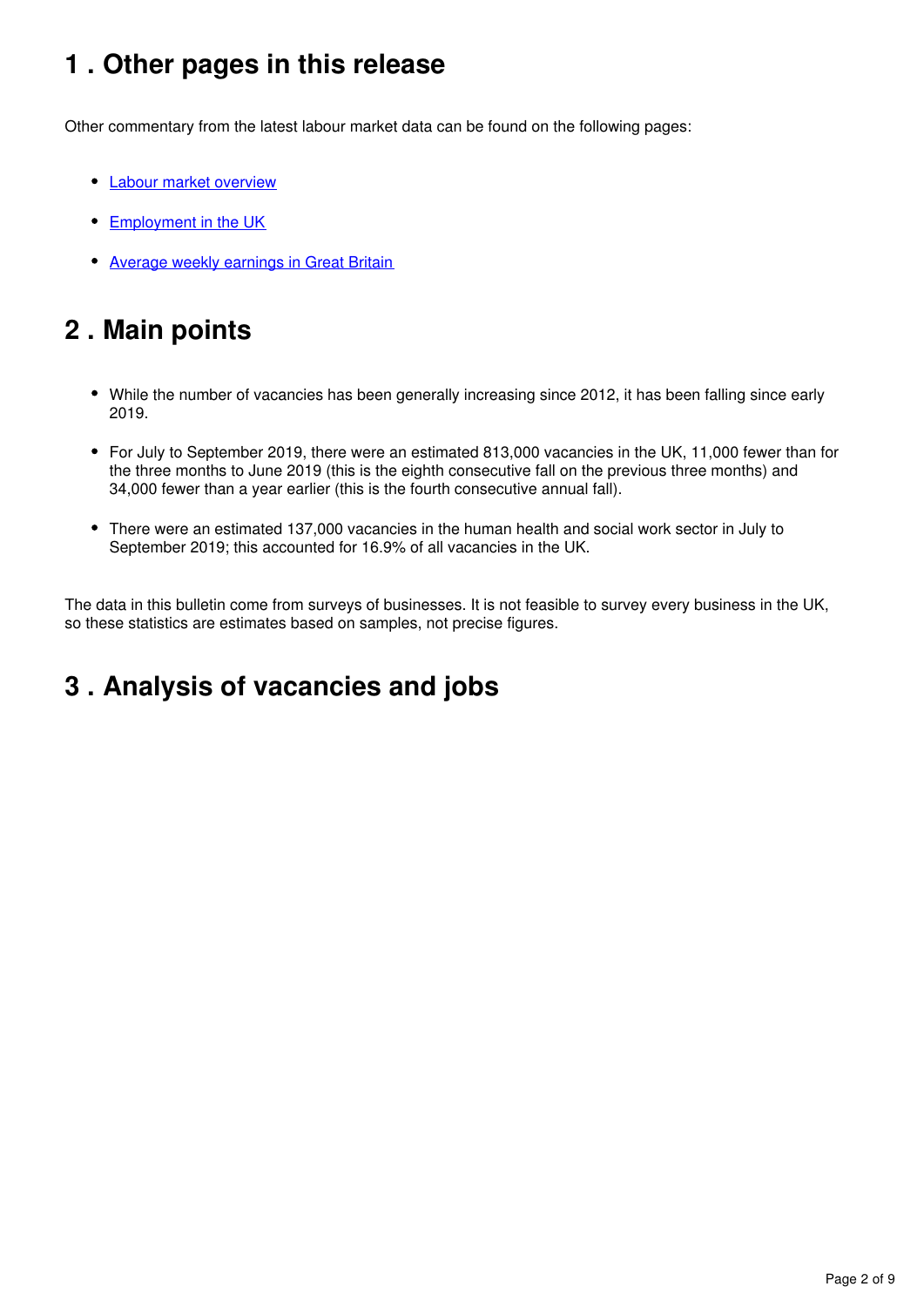### **Vacancies**

#### **Figure 1: The number of vacancies in the UK has been generally increasing since 2012 although it has been falling since early 2019**

#### **Number of vacancies in the UK, seasonally adjusted, July to September 2001 to July to September 2019**

Figure 1: The number of vacancies in the UK has been generally increasing since 2012 although it has been falling since early 2019





#### **Source: Office for National Statistics - Vacancy Survey**

The estimated [number of vacancies](https://www.ons.gov.uk/employmentandlabourmarket/peopleinwork/employmentandemployeetypes/methodologies/aguidetolabourmarketstatistics#vacancies) in the UK fell sharply during the recession of 2008 to 2009. Since 2012, it has generally increased although it has been falling since early 2019. For July to September 2019, there were an estimated 813,000 vacancies in the UK, 11,000 fewer than for the previous quarter (April to June 2019) and 34,000 fewer than for the previous year.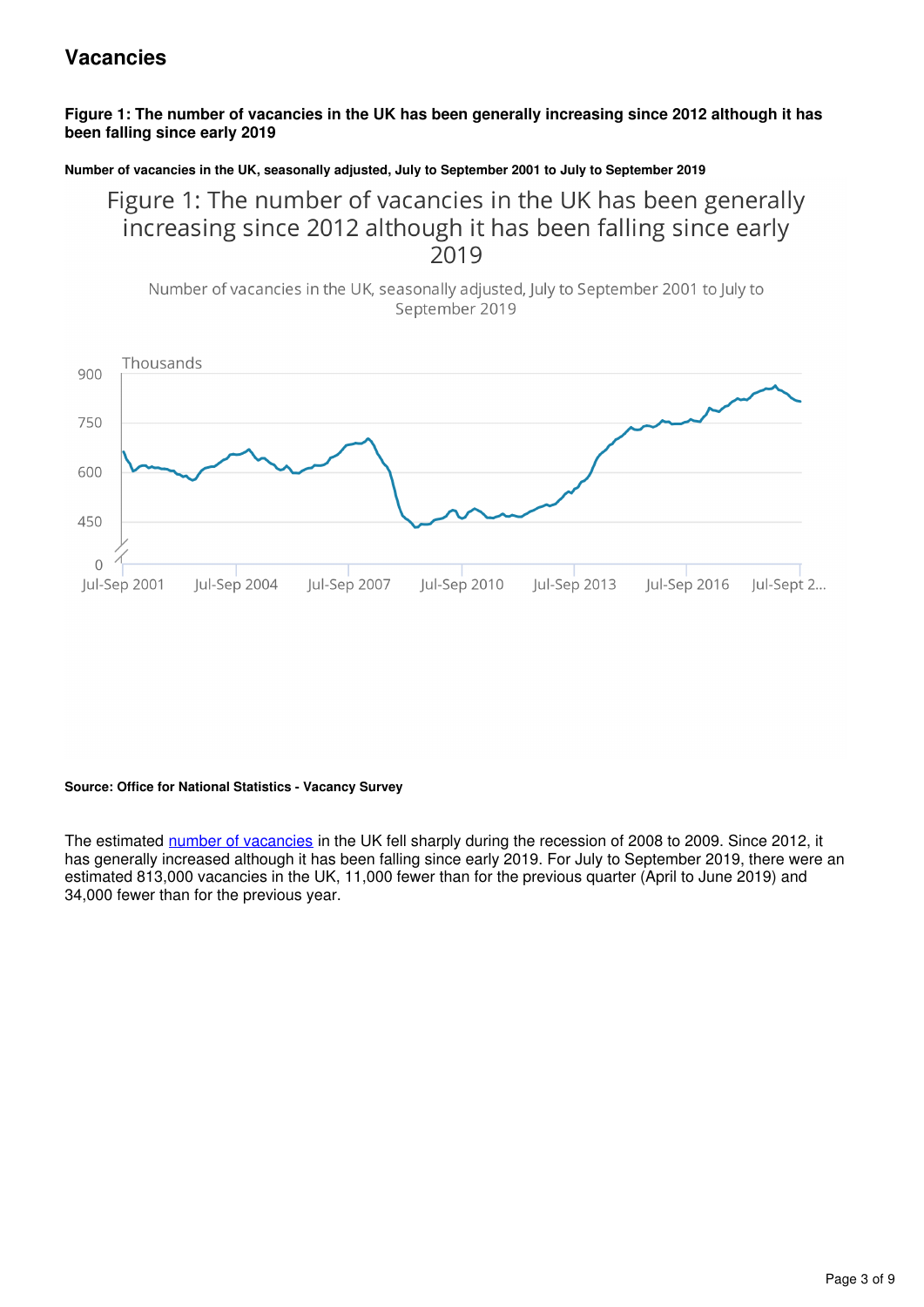#### **Figure 2: The vacancy rate for accommodation and food service activities has been consistently higher than for other sectors**

#### **Job vacancies per 100 employee jobs for selected industries in the UK, seasonally adjusted, July to September 2001 to July to September 2019**

### Figure 2: The vacancy rate for accommodation and food service activities has been consistently higher than for other sectors

Job vacancies per 100 employee jobs for selected industries in the UK, seasonally adjusted, July to September 2001 to July to September 2019



#### **Source: Office for National Statistics - Vacancy Survey**

#### **Notes:**

1. The sharp upward movement in the public sector series in early 2011 was due to the recruitment of temporary Census enumerator jobs by the Office for National Statistics.

For July to September 2019 it is estimated that:

- there were 137,000 vacancies in the human health and social work activities sector; this accounted for 16.9% of all vacancies in the UK
- there were 2.7 job vacancies per 100 employee jobs across the economy as a whole
- the sector showing the highest vacancy rate was accommodation and food service activities (4.2 vacancies per 100 employee jobs)
- the sector showing the lowest vacancy rate was water supply, sewerage, waste and remediation activities (1.5 job vacancies per 100 employee jobs)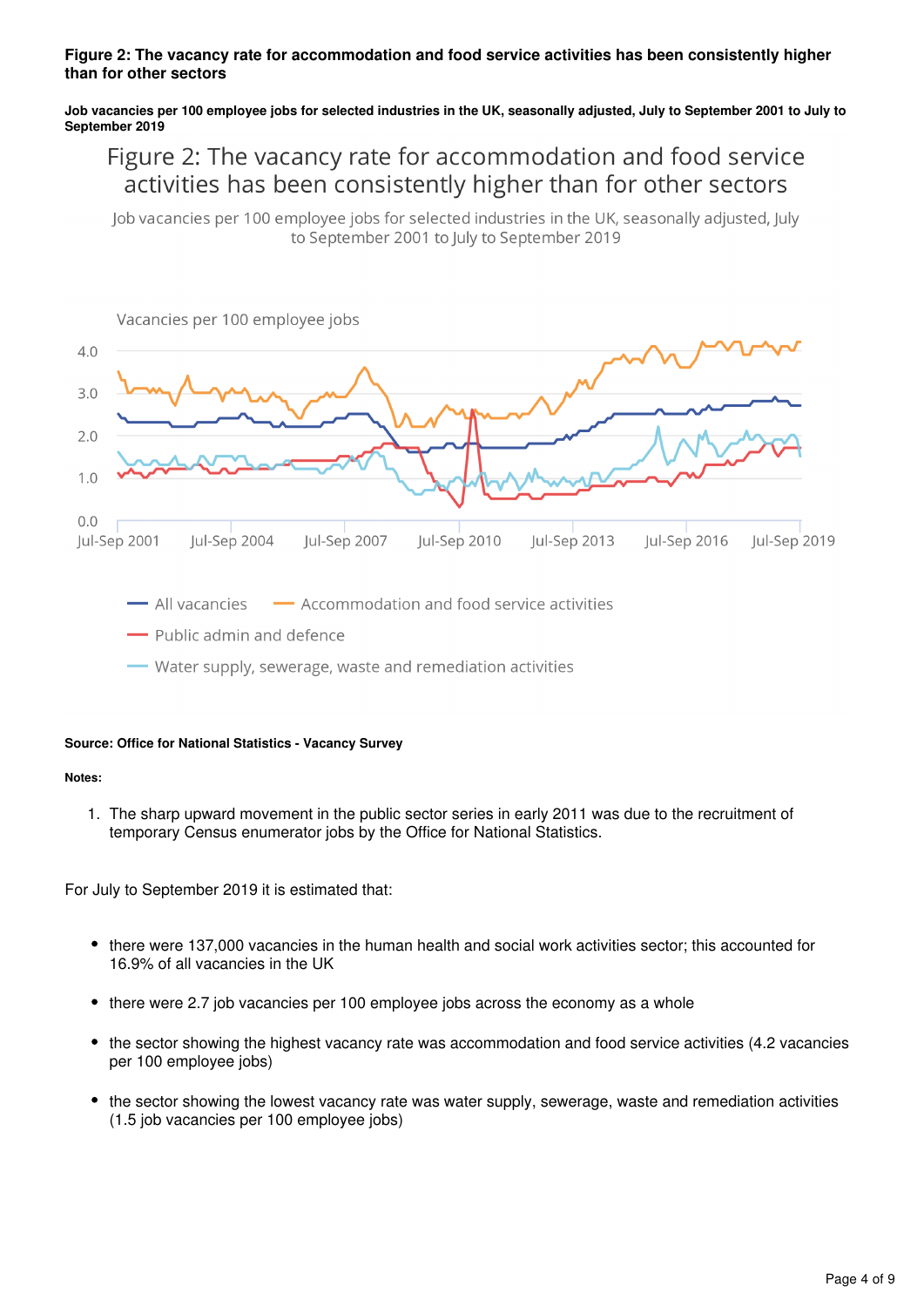### **Jobs (first published on 10 September 2019)**

#### **Figure 3: Between March 2019 and June 2019, the total number of jobs in the UK increased by 114,000 to reach an estimated 35.67 million**

**Number of jobs in the UK, seasonally adjusted, June 2019**

### Figure 3: Between March 2019 and June 2019, the total number of jobs in the UK increased by 114,000 to reach an estimated 35.67 million

Number of jobs in the UK, seasonally adjusted, June 2019



#### **Source: Office for National Statistics - Workforce jobs**

The [number of jobs](https://www.ons.gov.uk/employmentandlabourmarket/peopleinwork/employmentandemployeetypes/methodologies/aguidetolabourmarketstatistics#jobs) is not the same as the number of people in employment. This is because a person can have more than one job. Estimates for the number of people in employment are available in **Employment in the UK**.

The number of jobs has been generally increasing since 2013.

Between March 2019 and June 2019, the total number of jobs in the UK increased by 114,000 to reach an estimated 35.67 million.

Between June 2018 and June 2019, the total number of jobs in the UK increased by 640,000.

These jobs estimates were first published on 10 September 2019. The jobs estimates will next be updated on 17 December 2019.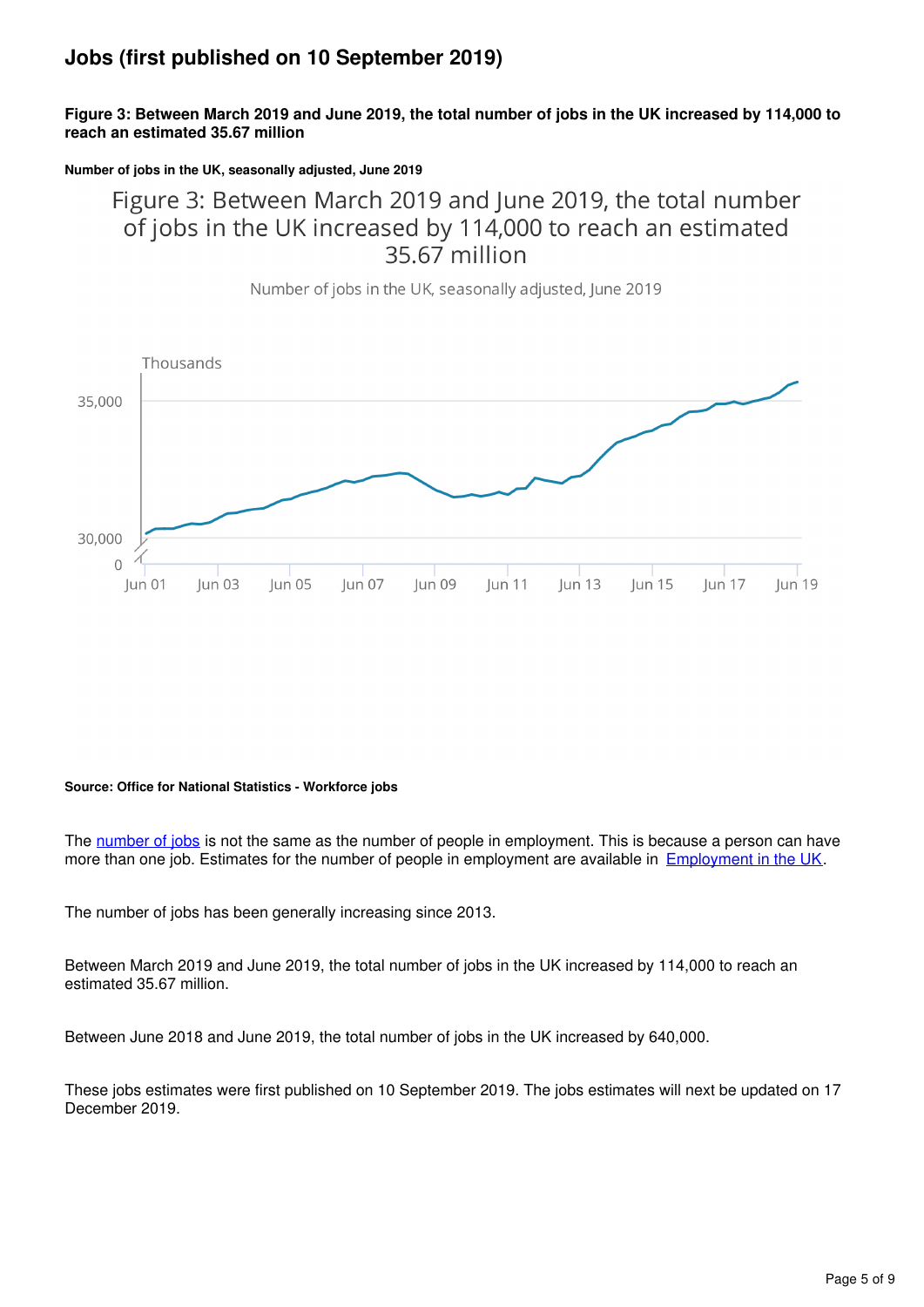#### **Figure 4: The number of human health and social work activity jobs increased by 42,000 between March and June 2019**

#### **Changes in the number of jobs in the UK between March and June 2019, seasonally adjusted**

Figure 4: The number of human health and social work activity jobs increased by 42,000 between March and June 2019

Changes in the number of jobs in the UK between March and June 2019, seasonally adjusted



#### **Source: Office for National Statistics - Workforce jobs**

The sector showing the largest estimated quarterly increase in jobs was human health and social work activities (up 42,000 on the quarter).

The sector showing the largest estimated annual increase in jobs was professional, scientific and technical activities (up 183,000 on the year).

## <span id="page-5-0"></span>**4 . Vacancies and jobs data**

#### [Vacancies by industry](https://www.ons.gov.uk/employmentandlabourmarket/peoplenotinwork/unemployment/datasets/vacanciesbyindustryvacs02)

Dataset VACS02 | Released 15 October 2019 Estimates of vacancies by industry (Standard Industrial Classification 2007).

#### [Workforce jobs summary](https://www.ons.gov.uk/employmentandlabourmarket/peopleinwork/employmentandemployeetypes/datasets/workforcejobssummaryjobs01)

Dataset JOBS01 | Released 10 September 2019 Estimates of jobs by type of job (employee jobs, self-employment jobs, HM Forces and government-supported trainees).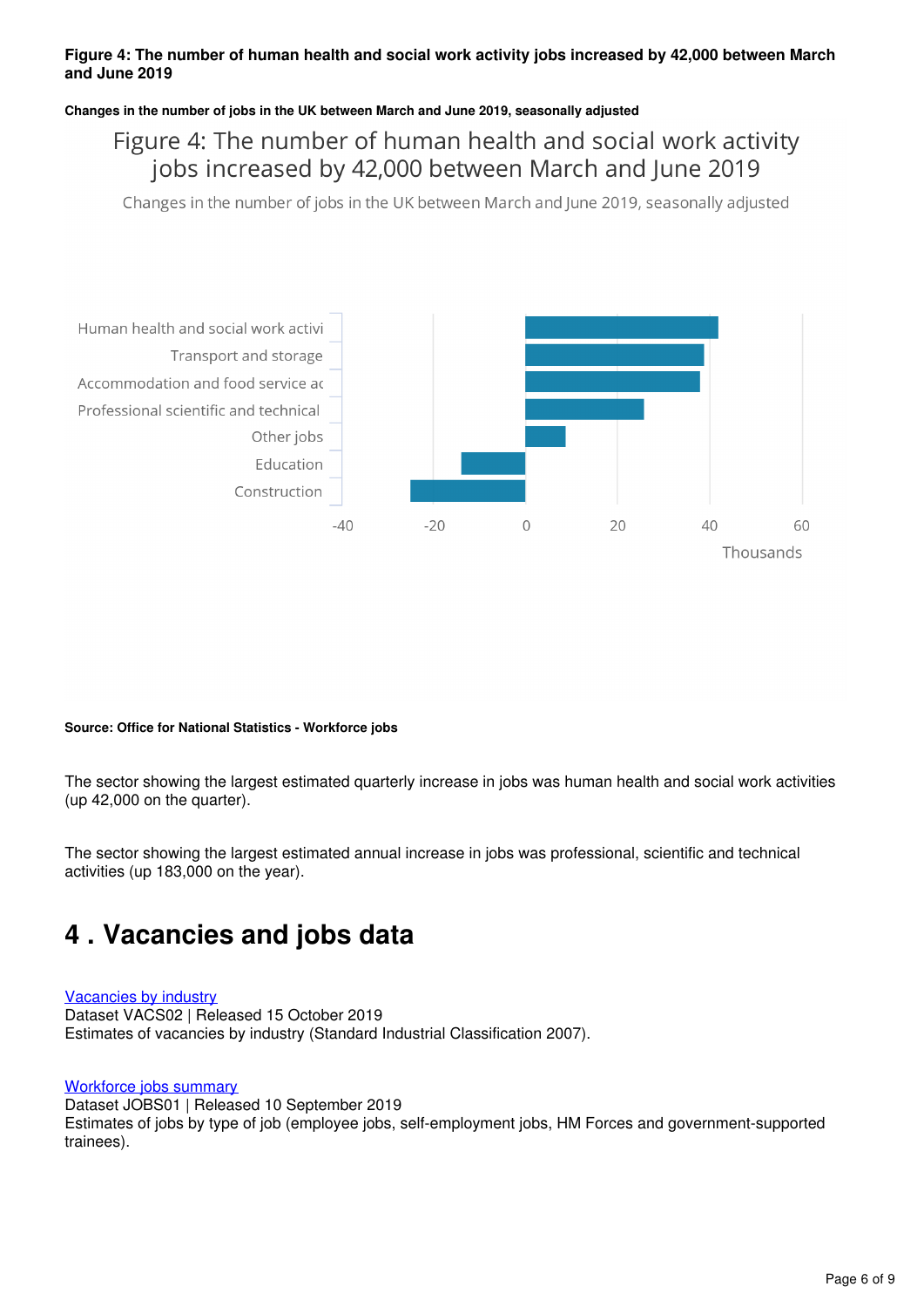Table 1: Sampling variability for estimates of jobs in the UK, thousands, June 2019

|     |                                                                         | <b>UK</b>                               |                                                  |
|-----|-------------------------------------------------------------------------|-----------------------------------------|--------------------------------------------------|
|     | SIC 2007 Section                                                        | <b>Estimate for</b><br><b>June 2019</b> | Sampling variability of<br>estimate <sup>1</sup> |
| A   | Agriculture, forestry and fishing                                       | 367                                     | ±41                                              |
| B   | Mining and quarrying                                                    | 57                                      | ±5                                               |
| C   | Manufacturing                                                           | 2,732                                   | ±39                                              |
| D   | Electricity, gas, steam and air conditioning supply                     | 141                                     | ±11                                              |
| E   | Water supply, sewerage, waste and remediation<br>activities             | 239                                     | ±9                                               |
| F   | Construction                                                            | 2,369                                   | ±59                                              |
| G   | Wholesale and retail trade; repair of motor vehicles<br>and motorcycles | 4,966                                   | ±59                                              |
| H   | Transport and storage                                                   | 1,781                                   | ±47                                              |
| I   | Accommodation and food service activities                               | 2,489                                   | ±55                                              |
| J   | Information and communication                                           | 1,625                                   | ±48                                              |
| Κ   | Financial and insurance activities                                      | 1,113                                   | ±27                                              |
| L   | Real estate activities                                                  | 572                                     | ±36                                              |
| М   | Professional scientific and technical activities                        | 3,156                                   | ±75                                              |
| N   | Administrative and support service activities                           | 2,955                                   | ±61                                              |
| O   | Public admin and defence; compulsory social security 1,511              |                                         | ±13                                              |
| P   | Education                                                               | 2,982                                   | ±41                                              |
| Q   | Human health and social work activities                                 | 4,538                                   | ±65                                              |
| R   | Arts, entertainment and recreation                                      | 1,059                                   | ±43                                              |
| S/T | Other service activities and private households                         | 1,010                                   | ±43                                              |
|     | All jobs                                                                | 35,664                                  | ±194                                             |

Source: Office for National Statistics – Workforce jobs

#### Notes

1. The sampling variability estimates are for 95% confidence intervals and are calculated on data for June 2019 that are not seasonally adjusted. [Back to table](#page-0-0)

More detailed sampling variability information for estimates of jobs is available from **Dataset JOBS07**.

## <span id="page-6-0"></span>**5 . Glossary**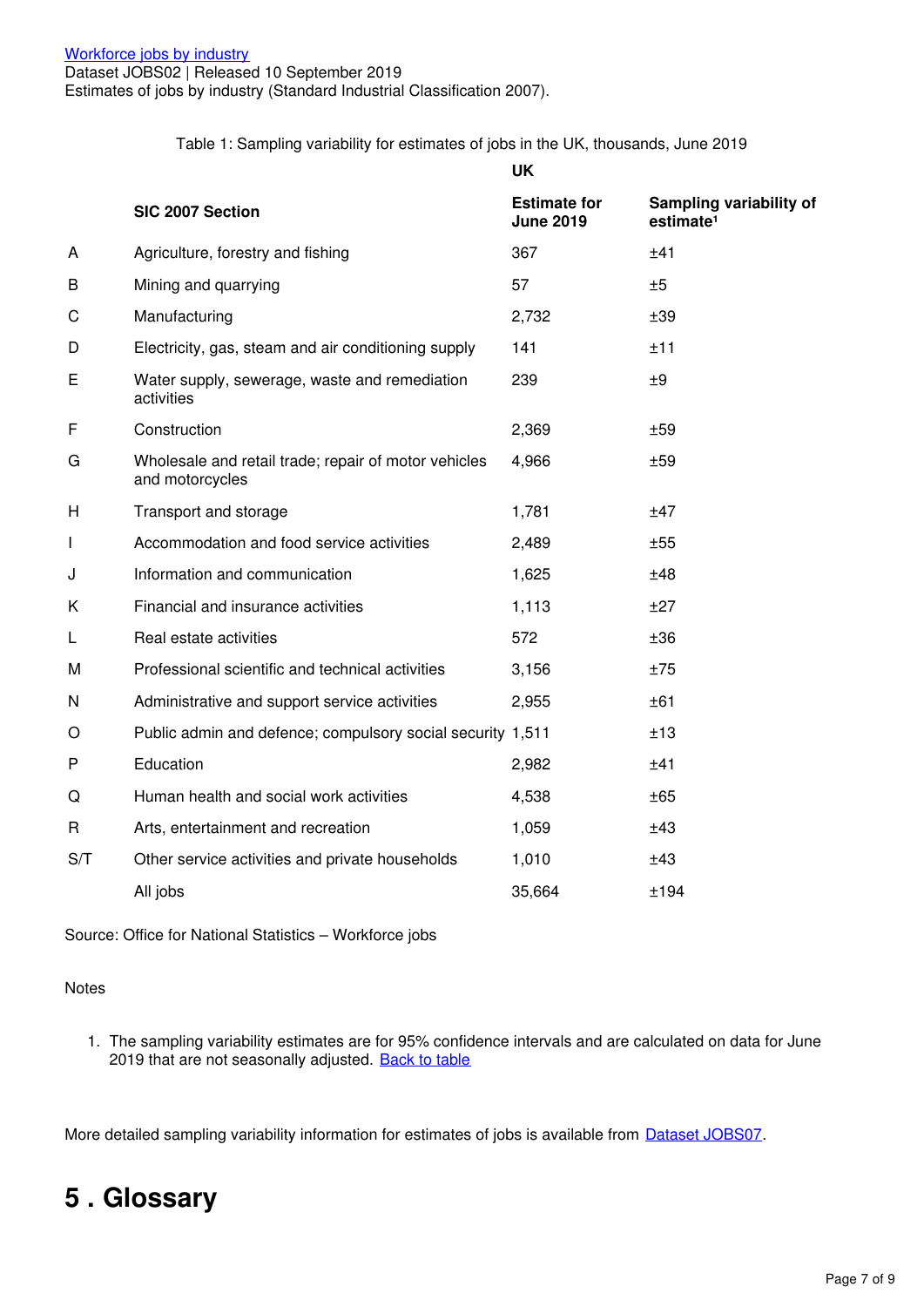### **Jobs**

A[job](https://www.ons.gov.uk/employmentandlabourmarket/peopleinwork/employmentandemployeetypes/methodologies/aguidetolabourmarketstatistics#jobs) is an activity performed for an employer or customer by a worker in exchange for payment, usually in cash, or in kind, or both. The number of jobs is not the same as the number of [people in employment](https://www.ons.gov.uk/employmentandlabourmarket/peopleinwork/employmentandemployeetypes/methodologies/aguidetolabourmarketstatistics#employment). This is because a person can have more than one job. The number of jobs is the sum of employee jobs from employer surveys, self-employment jobs from the Labour Force Survey, those in HM Forces and government-supported trainees. The number of people in employment is measured by the Labour Force Survey (LFS); these estimates are available in our Employment in the UK release.

### **Vacancies**

[Vacancies](https://www.ons.gov.uk/employmentandlabourmarket/peopleinwork/employmentandemployeetypes/methodologies/aguidetolabourmarketstatistics#vacancies) are defined as positions for which employers are actively seeking recruits from outside their business or organisation. The estimates are based on the Vacancy Survey – a survey of businesses designed to provide estimates of the stock of vacancies across the economy, excluding agriculture, forestry and fishing (a small sector for which the collection of estimates would not be practical).

Amore detailed Glossary is available.

## <span id="page-7-0"></span>**6 . Measuring the data**

Estimates of jobs are compiled from a number of sources, including Short Term Employer Surveys (STES), the [Quarterly Public Sector Employment Survey \(QPSES\)](https://www.ons.gov.uk/surveys/%20informationforbusinesses/businesssurveys/%20staticlist?:uri=surveys/informationforbusinesses/%20businesssurveys/staticlist&:uri=surveys/%20informationforbusinesses/businesssurveys/staticlist&page=3) and the Labour Force Survey (LFS)[.](http://www.ons.gov.uk/ons/about-ons/get-involved/taking-part-in-a-survey/information-for-households/a-to-z-of-household-and-individual-surveys/labour-force-survey/index.html) STES is a group of surveys that collect employment and turnover information from private sector businesses. In December of each year, the jobs estimates are "benchmarked" to the latest estimates from the [Business Register and Employment](https://www.ons.gov.uk/employmentandlabourmarket/%20peopleinwork/employmentandemployeetypes/%20methodologies/businessregisteremploymentsurveybresqmi)  **[Survey](https://www.ons.gov.uk/employmentandlabourmarket/%20peopleinwork/employmentandemployeetypes/%20methodologies/businessregisteremploymentsurveybresqmi)**.

Estimates of vacancies are obtained from the Vacancy Survey, a survey of employers.

The Quality and Methodology Information (QMI) reports for [jobs](https://www.ons.gov.uk/employmentandlabourmarket/peopleinwork/employmentandemployeetypes/methodologies/workforcejobsqmi) and vacancies pull together important qualitative information on the various dimensions of data quality, as well as providing a summary of methods used to compile the output.

## <span id="page-7-1"></span>**7 . Strengths and limitations**

### **Re-assessment of labour market estimates**

The Office for Statistics Regulation (OSR) has a planned [reassessment of labour market employment estimates](https://www.statisticsauthority.gov.uk/osr/what-we-do/assessment/current-future-assessments/assessment-of-onss-labour-market-statistics/), which aims to publish a set of recommendations in early 2020. As part of this assessment, the OSR may contact you to:

- gather feedback on your use of labour market estimates
- listen to your suggestions on ways we can build on our current engagement opportunities
- capture examples of where we have worked (or are working) together to improve communication and use of our statistics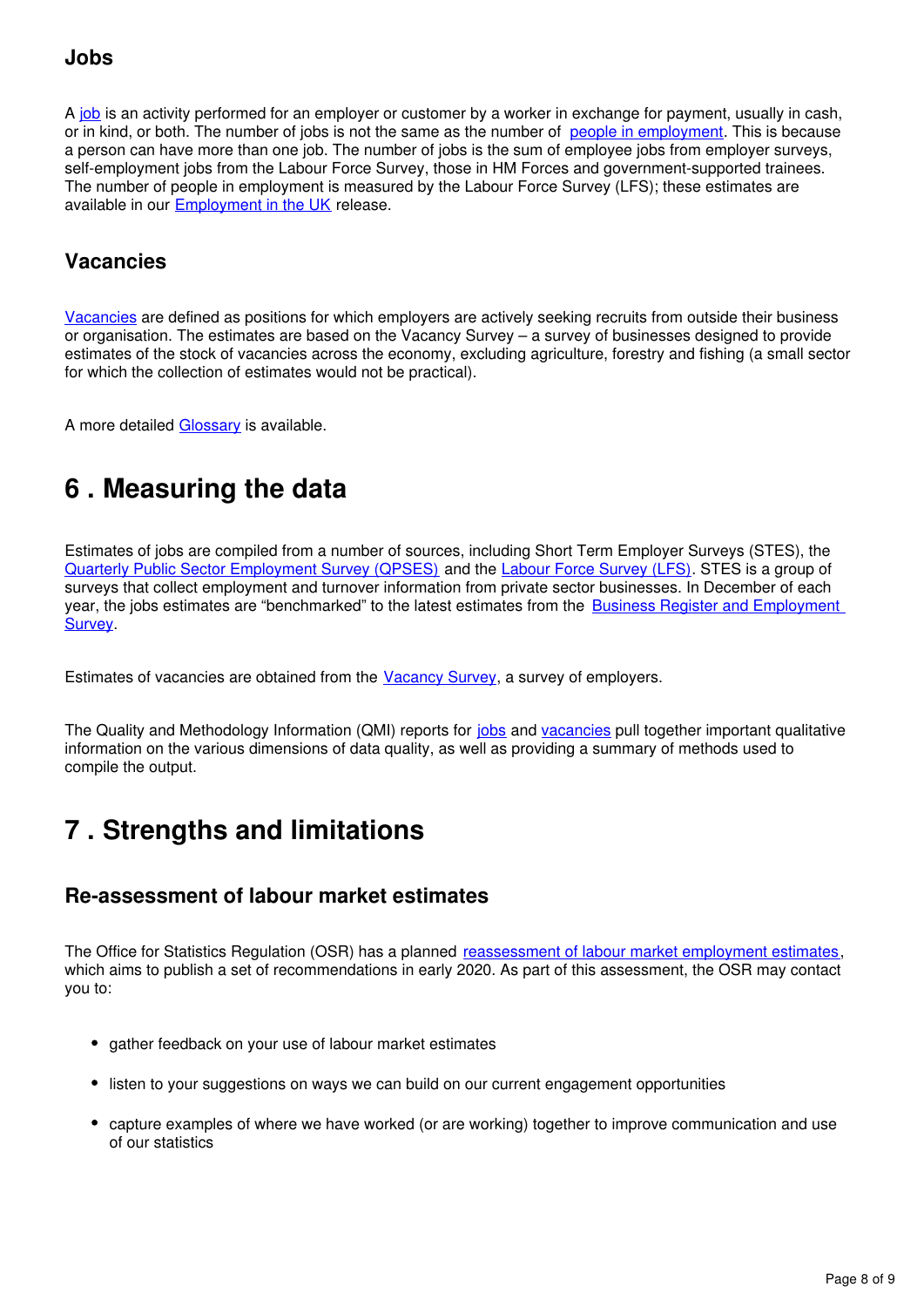The three sections of the recommendations report will cover trustworthiness, quality and value. The OSR will coordinate engagement with yourselves but please feel free to contact David Freeman (david.freeman@ons.gov. uk) or Matt Hughes (matthew.hughes@ons.gov.uk) if you wish to discuss further.

### **Accuracy of the statistics: estimating and reporting uncertainty**

The figures in this bulletin mainly come from surveys of businesses, which gather information from a sample rather than from the whole population. The samples are designed to be as accurate as possible given practical limitations such as time and cost constraints. Results from sample surveys are always estimates, not precise figures. This can have an impact on how changes in the estimates should be interpreted, especially for short-term comparisons.

As the number of people available in the sample gets smaller, the variability of the estimates that we can make from that sample size gets larger. Estimates for small groups (for example, vacancies in the construction industry), which are based on quite small subsets of the Vacancy Survey sample, are less reliable and tend to be more volatile than for larger aggregated groups (for example, total vacancies in the UK).

In general, short-term changes in the growth rates reported in this bulletin are not usually greater than the level that can be explained by sampling variability. Short-term movements in reported rates should be considered alongside longer-term patterns in the series and corresponding movements in other sources to give a fuller picture.

Further information is available in A guide to labour market statistics[.](https://www.ons.gov.uk/employmentandlabourmarket/peopleinwork/employmentandemployeetypes/methodologies/aguidetolabourmarketstatistics)

Sampling variability information for jobs is available in Table 1 in this bulletin and in **Dataset JOBS07**[.](https://www.ons.gov.uk/employmentandlabourmarket/peopleinwork/employmentandemployeetypes/datasets/workforcejobssamplingvariabilityjobs07)

The sampling variability of the three-month average vacancies level is around plus or minus 1.5% of that level.

## <span id="page-8-0"></span>**8 . You might also be interested in**

#### [Labour market economic commentary](https://www.ons.gov.uk/employmentandlabourmarket/peopleinwork/employmentandemployeetypes/articles/labourmarketeconomiccommentary/latest)

Article | Released 15 October 2019 Additional economic analysis of the latest UK labour market headline statistics and long-term trends.

[UK Business Register and Employment Survey](https://www.ons.gov.uk/employmentandlabourmarket/peopleinwork/employmentandemployeetypes/bulletins/businessregisterandemploymentsurveybresprovisionalresults/2018) Bulletin | Released 26 September 2019 Estimates of employee and employment estimates by detailed geography and industry.

[Public sector employment](https://www.ons.gov.uk/employmentandlabourmarket/peopleinwork/publicsectorpersonnel/bulletins/publicsectoremployment/latest) Bulletin | Released 10 September 2019 Estimates of people employed in the public and private sectors in the UK.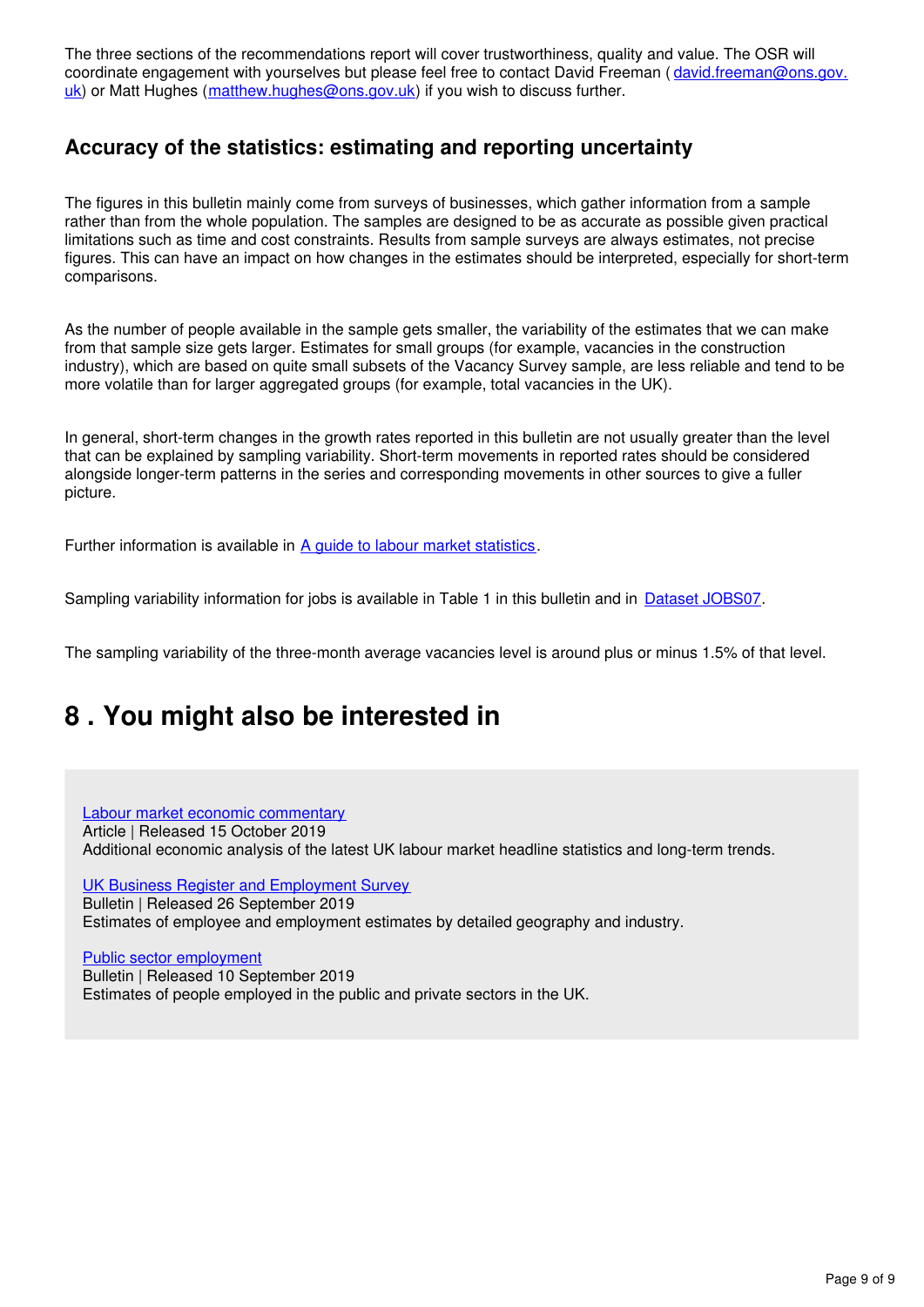## **Index of Tables**

The table below provides an index of the tables appearing in this Statistical Bulletin and it shows how these table numbers match up with the Excel spreadsheet datasets which are available on the website at:

[https://www.ons.gov.uk](https://www.ons.gov.uk/employmentandlabourmarket/peopleinwork/employmentandemployeetypes/bulletins/uklabourmarket/october2019/relateddata)/employmentandlabourmarket/peopleinwork/employmentandemployeetypes/bulletins/uklabourmarket/october2019/relateddata

| <b>Statistical Bulletin</b> | Table       |
|-----------------------------|-------------|
| table number                | description |

| table number   | description                                                              | Dataset               |
|----------------|--------------------------------------------------------------------------|-----------------------|
|                | <b>SUMMARY</b>                                                           |                       |
| $\mathbf{1}$   | Labour Force Survey Summary                                              | Dataset A02 SA        |
| $2(*)$         | Labour market status by age group                                        | Dataset A05 SA        |
|                | <b>EMPLOYMENT AND JOBS</b>                                               |                       |
| 3              | Full-time, part-time & temporary workers                                 | Dataset EMP01 SA      |
| $\overline{4}$ | Public and private sector employment                                     | Dataset EMP02         |
| 4(1)           | Public sector employment by industry                                     | Dataset EMP03         |
| 5              | Workforce jobs summary                                                   | Dataset JOBS01        |
| $6^{(*)}$      | Workforce jobs by industry                                               | Dataset JOBS02        |
| $\overline{7}$ | Actual weekly hours worked                                               | Dataset HOUR01 SA     |
| 7(1)           | Usual weekly hours worked                                                | Dataset HOUR02 SA     |
|                | <b>NON-UK WORKERS</b>                                                    |                       |
| 8              | Employment by country of birth and nationality                           | Dataset EMP06         |
| 8(1)           | Unemployment and economic inactivity by country of birth and nationality | <b>Dataset A12</b>    |
|                | <b>UNEMPLOYMENT</b>                                                      |                       |
| 9              | Unemployment by age and duration                                         | Dataset UNEM01 SA     |
|                | <b>ECONOMIC ACTIVITY AND INACTIVITY</b>                                  |                       |
| $10(*)$        | Economic activity by age                                                 | Dataset A05 SA        |
| 11             | Economic inactivity by reason                                            | Dataset INAC01 SA     |
| 12             | Labour market and educational status of young people                     | Dataset A06 SA        |
|                | <b>EARNINGS</b>                                                          |                       |
| 13             | Average Weekly Earnings (nominal) - Total pay                            | Dataset EARN01        |
| 14             | Average Weekly Earnings (nominal) - Bonus pay                            | Dataset EARN01        |
| 15             | Average Weekly Earnings (nominal) - Regular pay                          | Dataset EARN01        |
| 16             | Average Weekly Earnings real and nominal (summary table)                 | Dataset EARN01        |
|                | <b>INTERNATIONAL SUMMARY</b>                                             |                       |
| 17             | International comparisons of employment and unemployment                 | Dataset A10           |
|                | <b>LABOUR DISPUTES</b>                                                   |                       |
| 18             | Labour disputes                                                          | Dataset LABD01        |
|                | <b>VACANCIES</b>                                                         |                       |
| 19             | Vacancies by size of business                                            | <b>Dataset VACS03</b> |
| 20             | Vacancies and unemployment                                               | Dataset VACS01        |
| 21             | Vacancies by industry                                                    | <b>Dataset VACS02</b> |
|                | <b>REDUNDANCIES</b>                                                      |                       |
| 22             | Redundancies levels and rates                                            | Dataset RED01 SA      |
|                | <b>REGIONAL SUMMARY</b>                                                  |                       |
| 23             | Regional labour market summary                                           | Dataset A07           |

(\*) Tables 2 and 10 in the Statistical Bulletin pdf file have been amalgamated into one spreadsheet (Dataset A05 SA).

(\*\*) Table JOBS02 provides more detail than Table 6 in the Statistical Bulletin pdf file.

The following symbols are used in the tables: p provisional, r revised, .. Not available,\* suppressed due to small sample size. The four-character identification codes appearing in the tables are the ONS references for the data series appearing in the Labour Market Statistics dataset which is available on the website at:

https://www.ons.gov.uk/employmentandlabourmarket/peopleinwork/employmentandemployeetypes/datasets/labourmarketstatistics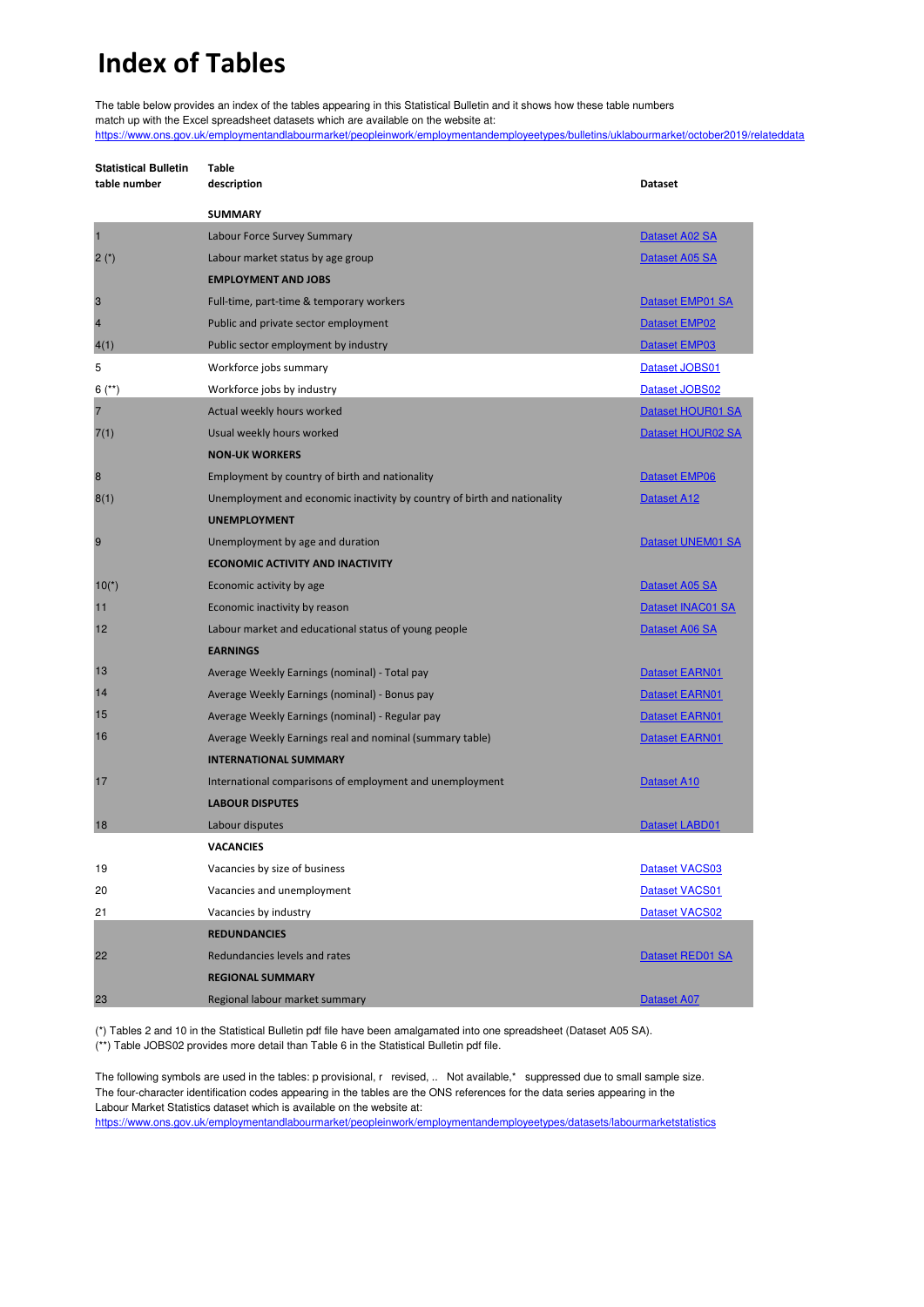## EMPLOYMENT AND JOBS 5 Workforce jobs

(first published on 10 September 2019) United Kingdom (thousands), seasonally adjusted

|                                         | Workforce jobs | Employee jobs  | Self-employment<br>jobs1 | <b>HM Forces</b> | Government-<br>supported<br>trainees1 |
|-----------------------------------------|----------------|----------------|--------------------------|------------------|---------------------------------------|
|                                         | 1              | $\overline{c}$ | 3                        | $\overline{4}$   | 5                                     |
|                                         | <b>DYDC</b>    | <b>BCAJ</b>    | <b>DYZN</b>              | <b>LOJX</b>      | LOJU                                  |
| <b>Jun 17</b>                           | 34.864         | 30,115         | 4,549                    | 156              | 45                                    |
| Sep 17                                  | 34.948         | 30,219         | 4.527                    | 155              | 46                                    |
| Dec 17                                  | 34,856         | 30,188         | 4,483                    | 155              | 31                                    |
| Mar 18                                  | 34,949         | 30,271         | 4,496                    | 154              | 28                                    |
| <b>Jun 18</b>                           | 35,028         | 30,311         | 4,536                    | 153              | 28                                    |
| Sep 18                                  | 35.104         | 30.451         | 4.477                    | 153              | 23                                    |
| Dec 18                                  | 35,283         | 30,521         | 4,589                    | 152              | 21                                    |
| Mar 19 (r)                              | 35.554         | 30.716         | 4,657                    | 153              | 28                                    |
| Jun 19 (p)                              | 35.667         | 30,800         | 4.673                    | 152              | 42                                    |
| Change on quarter                       | 114            | 84             | 16                       | $-1$             | 14                                    |
| Change %                                | 0.3            | 0.3            | 0.3                      | $-0.4$           | 50.6                                  |
| Change on year                          | 640            | 490            | 137                      | $-1$             | 13                                    |
| Change %                                | 1.8            | 1.6            | 3.0                      | $-0.6$           | 47.1                                  |
| Relationship between columns: 1=2+3+4+5 |                |                |                          |                  | See footnotes under table 6           |

### 6 Workforce jobs by industry (first published on 10 September 2019)

Standard Industrial Classification (2007) United Kingdom (thousands), seasonally adjusted

| SIC 2007 sections | All jobs<br>A-T | Agriculture, forestry &<br>fishing<br>А | Mining & quarrying<br>в | Manufacturing<br>C | Electricity, gas,<br>steam & air<br>conditioning<br>supply<br>D | Water supply,<br>sewerage,<br>waste &<br>remediation<br>activities<br>Ε | Construction<br>F | Wholesale & retail<br>trade; repair of<br>motor vehicles and<br>motor cycles<br>G | Transport &<br>storage<br>H | Accommod-ation<br>& food service<br>activities | Information &<br>communic-ation<br>J |
|-------------------|-----------------|-----------------------------------------|-------------------------|--------------------|-----------------------------------------------------------------|-------------------------------------------------------------------------|-------------------|-----------------------------------------------------------------------------------|-----------------------------|------------------------------------------------|--------------------------------------|
|                   |                 |                                         |                         |                    |                                                                 |                                                                         |                   |                                                                                   |                             |                                                |                                      |
|                   | <b>DYDC</b>     | JWR5                                    | JWR6                    | JWR7               | JWR8                                                            | JWR9                                                                    | JWS2              | JWS3                                                                              | JWS4                        | JWS5                                           | JWS6                                 |
| <b>Jun 17</b>     | 34,864          | 409                                     | 60                      | 2,684              | 147                                                             | 218                                                                     | 2,321             | 5,031                                                                             | 1,727                       | 2,397                                          | 1,509                                |
| Sep 17            | 34,948          | 421                                     | 58                      | 2,697              | 144                                                             | 221                                                                     | 2,350             | 4,985                                                                             | 1,694                       | 2,386                                          | 1,488                                |
| Dec 17            | 34,856          | 420                                     | 60                      | 2,708              | 143                                                             | 228                                                                     | 2,340             | 4,996                                                                             | 1,680                       | 2,342                                          | 1,484                                |
| Mar 18            | 34,949          | 401                                     | 62                      | 2,705              | 146                                                             | 225                                                                     | 2,339             | 4,998                                                                             | 1,678                       | 2,382                                          | 1,530                                |
| Jun 18            | 35,028          | 392                                     | 62                      | 2,731              | 147                                                             | 226                                                                     | 2,356             | 4,983                                                                             | 1,705                       | 2,415                                          | 1,559                                |
| Sep 18            | 35,104          | 387                                     | 60                      | 2,719              | 150                                                             | 226                                                                     | 2,367             | 4,967                                                                             | 1.708                       | 2,394                                          | 1,570                                |
| Dec 18            | 35,283          | 346                                     | 57                      | 2,707              | 145                                                             | 232                                                                     | 2,393             | 4,986                                                                             | 1,762                       | 2,416                                          | 1,587                                |
| Mar 19 (r)        | 35,554          | 359                                     | 59                      | 2,734              | 143                                                             | 240                                                                     | 2,393             | 5,005                                                                             | 1,750                       | 2,432                                          | 1,614                                |
| Jun 19 (p)        | 35,667          | 366                                     | 57                      | 2,729              | 141                                                             | 239                                                                     | 2,369             | 4,997                                                                             | 1,789                       | 2,470                                          | 1,620                                |
| Change on quarter | 114             | $\overline{7}$                          | $-2$                    | $-5$               | $-2$                                                            | $-1$                                                                    | $-25$             | -8                                                                                | 39                          | 38                                             | $\overline{7}$                       |
| Change %          | 0.3             | 1.8                                     | $-3.9$                  | $-0.2$             | $-1.4$                                                          | $-0.2$                                                                  | $-1.0$            | $-0.2$                                                                            | 2.2                         | 1.5                                            | 0.4                                  |
| Change on year    | 640             | $-26$                                   | $-5$                    | $-1$               | $-6$                                                            | 14                                                                      | 13                | 14                                                                                | 84                          | 54                                             | 62                                   |
| Change %          | 1.8             | $-6.6$                                  | $-8.6$                  | 0.0                | $-4.1$                                                          | 6.0                                                                     | 0.6               | 0.3                                                                               | 4.9                         | 2.2                                            | 4.0                                  |
|                   |                 |                                         |                         |                    |                                                                 |                                                                         |                   |                                                                                   |                             |                                                |                                      |

|                                                                         | Financial & insurance<br>activities                | Real estate activities                 | Professional<br>scientific & technical<br>activities | Administrative &<br>activities                     | Public admin &<br>defence;<br>support service compulsory social<br>security2 | Education                                          | Human health &<br>activities                       | social work Arts, entertainment<br>& recreation    |                                        | Other service People employed<br>activities by households, etc. | <b>Total services</b>                                    |
|-------------------------------------------------------------------------|----------------------------------------------------|----------------------------------------|------------------------------------------------------|----------------------------------------------------|------------------------------------------------------------------------------|----------------------------------------------------|----------------------------------------------------|----------------------------------------------------|----------------------------------------|-----------------------------------------------------------------|----------------------------------------------------------|
| SIC 2007 sections                                                       | K                                                  | L                                      | M                                                    | N                                                  | $\circ$                                                                      | P                                                  | $\circ$                                            | $\mathsf{R}$                                       | s                                      | T                                                               | $G-T$                                                    |
|                                                                         | JWS7                                               | JWS8                                   | JWS9                                                 | JWT2                                               | JWT3                                                                         | JWT4                                               | JWT5                                               | JWT6                                               | JWT7                                   | <b>KW78</b>                                                     | JWT8                                                     |
| <b>Jun 17</b>                                                           | 1,121                                              | 554                                    | 2,978                                                | 2,985                                              | 1,485                                                                        | 2,923                                              | 4,359                                              | 987                                                | 904                                    | 65                                                              | 29,026                                                   |
| Sep 17                                                                  | 1,107                                              | 573                                    | 3,009                                                | 3,051                                              | 1,485                                                                        | 2,932                                              | 4,324                                              | 1,040                                              | 906                                    | 74                                                              | 29,055                                                   |
| Dec 17                                                                  | 1,113                                              | 587                                    | 2,998                                                | 2,996                                              | 1,481                                                                        | 2,916                                              | 4,373                                              | 1,025                                              | 908                                    | 60                                                              | 28,957                                                   |
| Mar 18<br><b>Jun 18</b><br>Sep 18<br>Dec 18<br>Mar 19 (r)<br>Jun 19 (p) | 1.122<br>1.110<br>1,122<br>1,111<br>1.116<br>1,113 | 586<br>555<br>583<br>580<br>566<br>572 | 2,985<br>2,973<br>3,011<br>3,063<br>3,131<br>3,156   | 2.961<br>2,993<br>2,988<br>2,966<br>2,962<br>2,968 | 1.486<br>1,493<br>1,494<br>1,504<br>1,512<br>1,510                           | 2,943<br>2,946<br>2,957<br>2,973<br>2,984<br>2,970 | 4,394<br>4,376<br>4,423<br>4,435<br>4,496<br>4,538 | 1.019<br>1,034<br>1,026<br>1,045<br>1.063<br>1,053 | 925<br>906<br>891<br>924<br>936<br>946 | 61<br>68<br>60<br>50<br>59<br>63                                | 29,071<br>29,115<br>29,196<br>29,403<br>29,625<br>29,766 |
|                                                                         |                                                    |                                        |                                                      |                                                    |                                                                              |                                                    |                                                    |                                                    |                                        |                                                                 |                                                          |
| Change on quarter                                                       | -3                                                 | $\overline{7}$                         | 26                                                   | 6                                                  | $-1$                                                                         | $-14$                                              | 42                                                 | $-10$                                              | 10                                     | $\overline{4}$                                                  | 141                                                      |
| Change %                                                                | $-0.3$                                             | 1.2                                    | 0.8                                                  | 0.2                                                | $-0.1$                                                                       | $-0.5$                                             | 0.9                                                | $-0.9$                                             | 1.1                                    | 6.4                                                             | 0.5                                                      |
| Change on year<br>Change %                                              | 3<br>0.3                                           | 17<br>3.1                              | 183<br>6.2                                           | $-25$<br>$-0.8$                                    | 18<br>1.2                                                                    | 24<br>0.8                                          | 162<br>3.7                                         | 19<br>1.9                                          | 40<br>4.4                              | $-5$<br>$-6.7$                                                  | 651<br>2.2                                               |

Workforce jobs enquiries 01633 456776

Sources: Employer surveys, Labour Force Survey and administrative sources

1. Workforce Jobs figures are a measure of jobs rather than people. For this reason estimates of self-employment jobs and government supported trainee jobs differ from estimates of<br>excude trainees with contracts of employm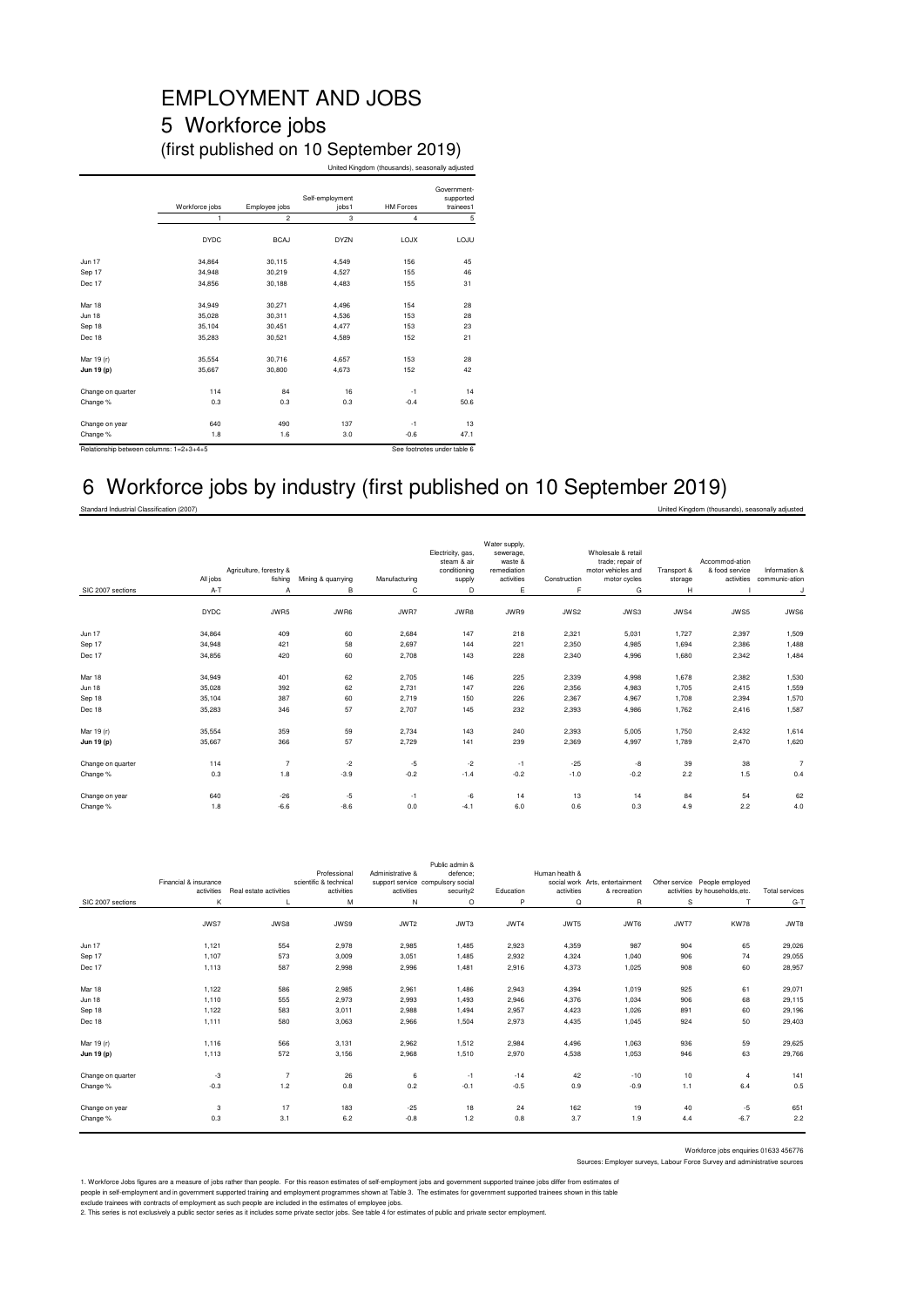# VACANCIES 19 Vacancies<sup>1</sup> by size of business

United Kingdom (thousands), seasonally adjusted

|                                                |         |               |         |        | Number of employees |          |                            |
|------------------------------------------------|---------|---------------|---------|--------|---------------------|----------|----------------------------|
|                                                |         | All Vacancies | $1 - 9$ | 10-49  | 50-249              | 250-2499 | $2500+$                    |
|                                                |         | AP2Y          | ALY5    | ALY6   | ALY7                | ALY8     | ALY9                       |
| Levels                                         |         |               |         |        |                     |          |                            |
| Jul-Sept 2017                                  |         | 798           | 128     | 115    | 122                 | 151      | 282                        |
| Jul-Sept 2018                                  | (r)     | 847           | 128     | 124    | 121                 | 175      | 300                        |
| Aug-Oct 2018                                   |         | 852           | 124     | 131    | 118                 | 177      | 302                        |
| Sept-Nov 2018                                  |         | 851           | 122     | 129    | 118                 | 181      | 302                        |
| Oct-Dec 2018                                   |         | 852           | 125     | 128    | 118                 | 180      | 301                        |
| Nov-Jan 2019                                   |         | 861           | 132     | 129    | 117                 | 182      | 301                        |
| Dec-Feb 2019                                   |         | 849           | 130     | 125    | 115                 | 179      | 300                        |
| Jan-Mar 2019                                   |         | 846           | 124     | 125    | 116                 | 183      | 298                        |
| Feb-Apr 2019                                   |         | 840           | 124     | 120    | 115                 | 186      | 295                        |
| Mar-May 2019                                   |         | 835           | 129     | 116    | 111                 | 185      | 293                        |
| Apr-Jun 2019                                   | (r)     | 825           | 118     | 118    | 114                 | 183      | 292                        |
| May-Jul 2019                                   | (r)     | 819           | 115     | 119    | 113                 | 182      | 291                        |
| Jun-Aug 2019                                   | (r)     | 815           | 112     | 121    | 111                 | 181      | 290                        |
| Jul-Sept 2019                                  | (p)     | 813           | 120     | 121    | 104                 | 178      | 290                        |
| Change on quarter                              | $\star$ | $-11$         | 3       | 4      | $-10$               | $-5$     | $-2$                       |
| Change %                                       | $\star$ | $-1.4$        | 2.1     | 3.1    | $-9.0$              | $-2.7$   | $-0.7$                     |
| Change on year                                 |         | $-34$         | $-7$    | -3     | $-17$               | 3        | $-10$                      |
| Change %                                       |         | $-4.0$        | $-5.6$  | $-2.2$ | $-13.9$             | 1.6      | $-3.3$                     |
| 1. Excludes Agriculture, Forestry and Fishing. |         |               |         |        |                     |          | Source: ONS Vacancy Survey |

\* Change on previous non-overlapping three month rolling average time period.

Vacancy Survey enquiries: vacancy.survey@ons.gov.uk, 01633 456777

# $20$  Vacancies<sup>1</sup> and Unemployment

|                     |     | All Vacancies <sup>1</sup> | Unemployment <sup>2</sup> | Number of<br>unemployed<br>people per<br>vacancy |
|---------------------|-----|----------------------------|---------------------------|--------------------------------------------------|
|                     |     | AP2Y                       | <b>MGSC</b>               | JPC5                                             |
| Levels              |     |                            |                           |                                                  |
| Jun-Aug 2017        |     | 791                        | 1,452                     | 1.8                                              |
| Jun-Aug 2018        |     | 844                        | 1,363                     | 1.6                                              |
| Sep-Nov 2018        |     | 851                        | 1,370                     | 1.6                                              |
| Dec-Feb 2019        |     | 849                        | 1,343                     | 1.6                                              |
| Mar-May 2019        |     | 835                        | 1,292                     | 1.5                                              |
| <b>Jun-Aug 2019</b> | (r) | 815                        | 1,314                     | 1.6                                              |
| Change on quarter   |     | $-19$                      | 22                        | 0.1                                              |
| Change %            |     | $-2.3$                     | 1.7                       |                                                  |
| Change on year      |     | $-29$                      | $-49$                     | 0.0                                              |
| Change %            |     | $-3.4$                     | $-3.6$                    |                                                  |

United Kingdom (thousands), seasonally adjusted

Source: ONS Vacancy Survey/ Labour Force Survey

Vacancy Survey enquiries: vacancy.survey@ons.gov.uk, 01633 456777

1. Excludes Agriculture, Forestry and Fishing.

2. Unemployment estimates are produced from the Labour Force Survey (LFS) and are always one period behind the ONS Vacancy Survey estimates. This table therefore shows estimates for the same periods as shown in table 1 (which shows LFS estimates).